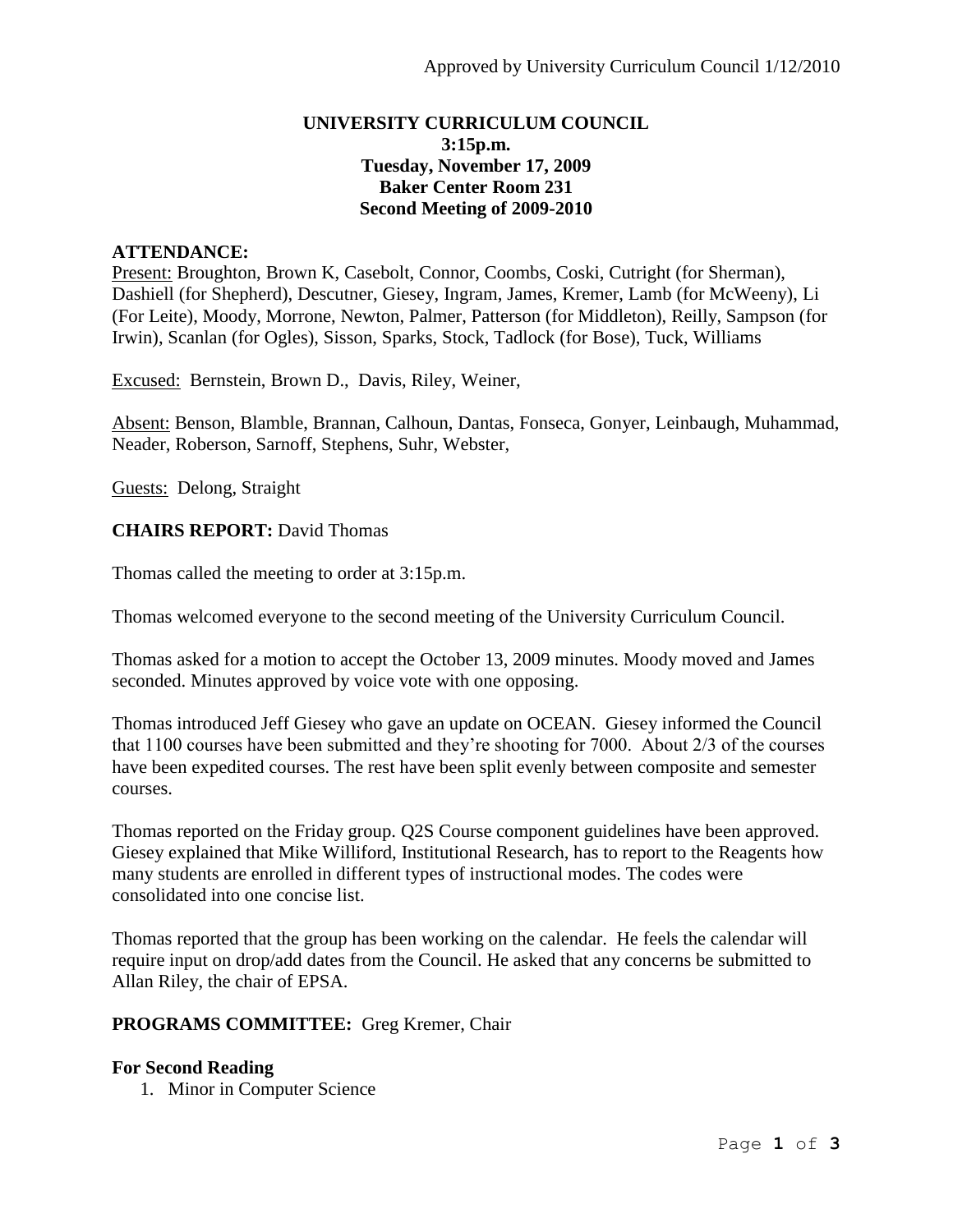a. 30 hours of Computer Science and Electrical Engineering

b. All courses are required for the B.S. degree in Computer Science Unanimously approved by voice vote

- 2. Program Change History
	- a. Change made in the requirements to read:

**Complete 36 additional hours above 201, including at least three 300 and/or 400-level courses spanning three different chronological periods (pre-modern history, early-modern history, and modern history) and three different geographical areas (world history, European history, and North American history).**

Unanimously approved as amended by voice vote.

# **For First Reading**

- 1. Program Change Hearing, Speech, Language Sciences pre-major
	- a. Strong concerns were raised regarding the requirement that students must earn a grade of B or better in each of the required courses.
	- b. Students need a 3.4 to get into graduate programs.
- 2. PhD in Electrical Engineering Name Change
	- a. Ph.D. in Integrated Engineering to Ph.D. in Mechanical and Systems Engineering.
	- b. Reflects the nature of the degree
	- c. Rules Suspended; Unanimously approved by voice vote
- 3. Undergraduate Certificate in Bioinformatics
	- a. Bioinformatics is an interdisciplinary undertaking
	- b. Students put together a set of courses reflecting cross-disciplinary nature
- 4. Art Minor Name and Description Change
	- a. Art Minor to Studio Art Minor
	- b. In description replace Art Minor with Studio Art Minor
	- c. Current Art Minor is split between Studio and Art History
	- d. No longer serves the students or the Program needs
- 5. New Program: Art History
	- a. Non-majors who wish to pursue study in art history
	- b. Approval from the School of Art director is required.
	- c. 2.75 overall GPA required for admission
	- d. Must maintain a 3.0 GPA
- 6. Program Major Code Deletions
	- a. Strong concerns were raised regarding the validity of the numbers reported.
	- b. Strong concerns were raised about what would happen once a code is deleted and is found to be needed again.
	- c. Discussion followed
	- d. Motion made to suspend the rules; Motion failed
	- e. Ingram proposed the Council call a special meeting to vote on a second reading
	- f. A special meeting is called for Tuesday, November 24, 2009 at 3:00p.m.